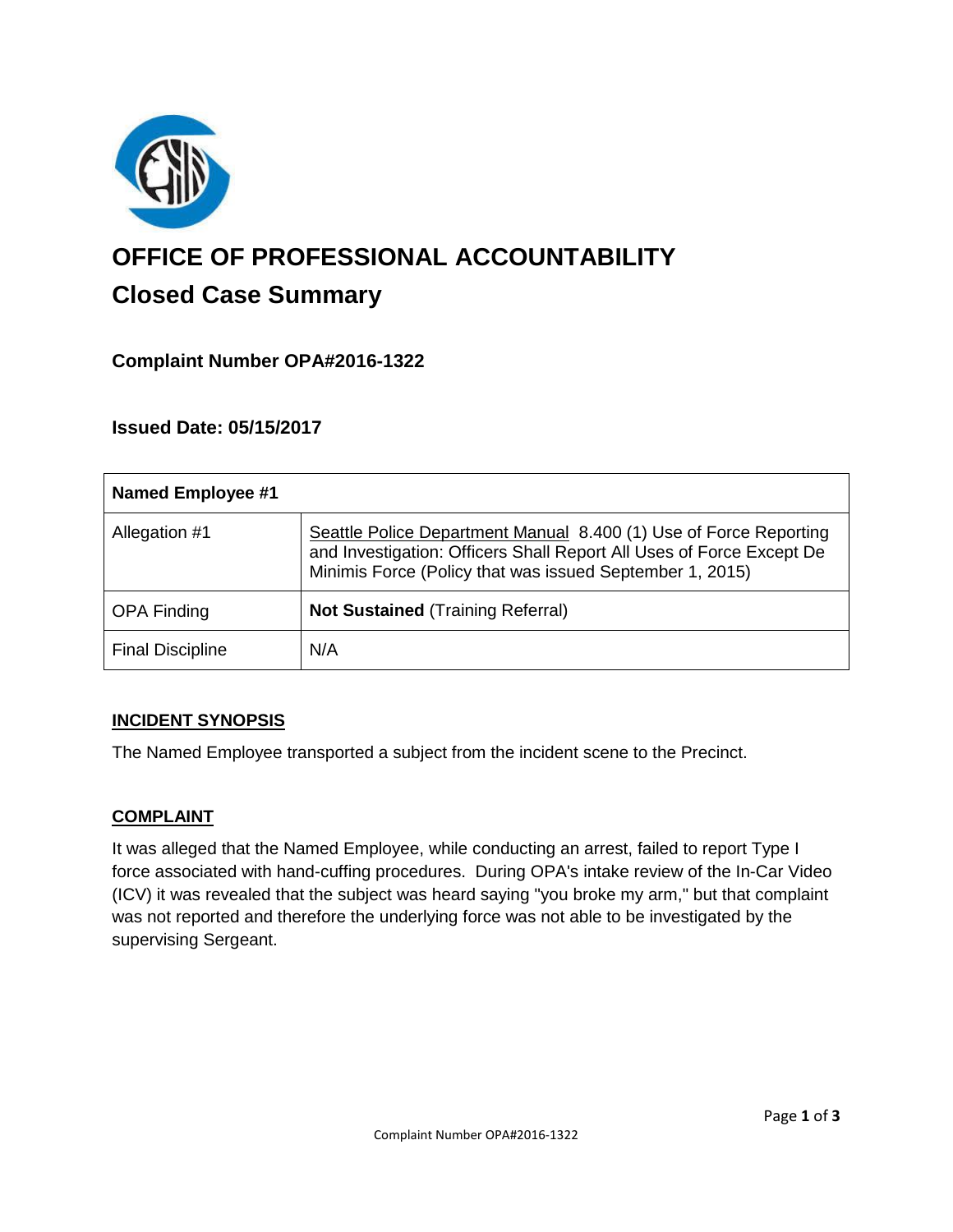## **INVESTIGATION**

The OPA investigation included the following actions:

- 1. Review of the complaint
- 2. Review of In-Car Videos (ICV)
- 3. Search for and review of all relevant records and other evidence
- 4. Interview of SPD employee

## **ANALYSIS AND CONCLUSION**

The evidence showed that the subject, who was handcuffed and being transported by the Named Employee in the back of his police car, complained to the Named Employee that one of the handcuffs was cutting off circulation. When the Named Employee arrived at the precinct for prisoner screening and processing, the subject's wrist was inspected and photographed by the Named Employee. It appeared the Named Employee may also have mentioned to his supervisor that the subject had stated that the handcuff was cutting off circulation. However, the Named Employee did not complete a Type I Use of Force statement related to a complaint of transient pain due to handcuffs. At issue here was whether the subject's statements about his circulation being cut off by the handcuff, along with his other audible sounds, constituted a "complaint of pain" as described in the policy. The answer to this question was not clear-cut. Constriction of circulation may or may not be accompanied by pain. However, the intent of the policy is to document those cases in which a subject indicates to an officer that the handcuffs are creating a higher level of discomfort than is typically associated with handcuffs and may be an indication of a possible injury or inappropriate application of the handcuffs. Taking this view, the subject's statement that the handcuff was cutting off his circulation, along with the moderate urgency with which he articulated this, probably should have been reported as a Type I Use of Force. However there was no indication the Named Employee was attempting to conceal the subject's statement regarding the handcuff discomfort, and the Named Employee made a goodfaith assessment of the situation.

#### **FINDINGS**

#### **Named Employee #1**

Allegation #1

The evidence showed that the Named Employee would benefit from additional training. Therefore a finding of **Not Sustained** (Training Referral) was issued for *Using Force: Use of Force: When Authorized.*

**Required Training:** The Named Employee should receive counseling from his supervisor regarding the value of reporting even Type I uses of force to create a record of any complaints of pain by subjects should they later raise an allegation about the incident.